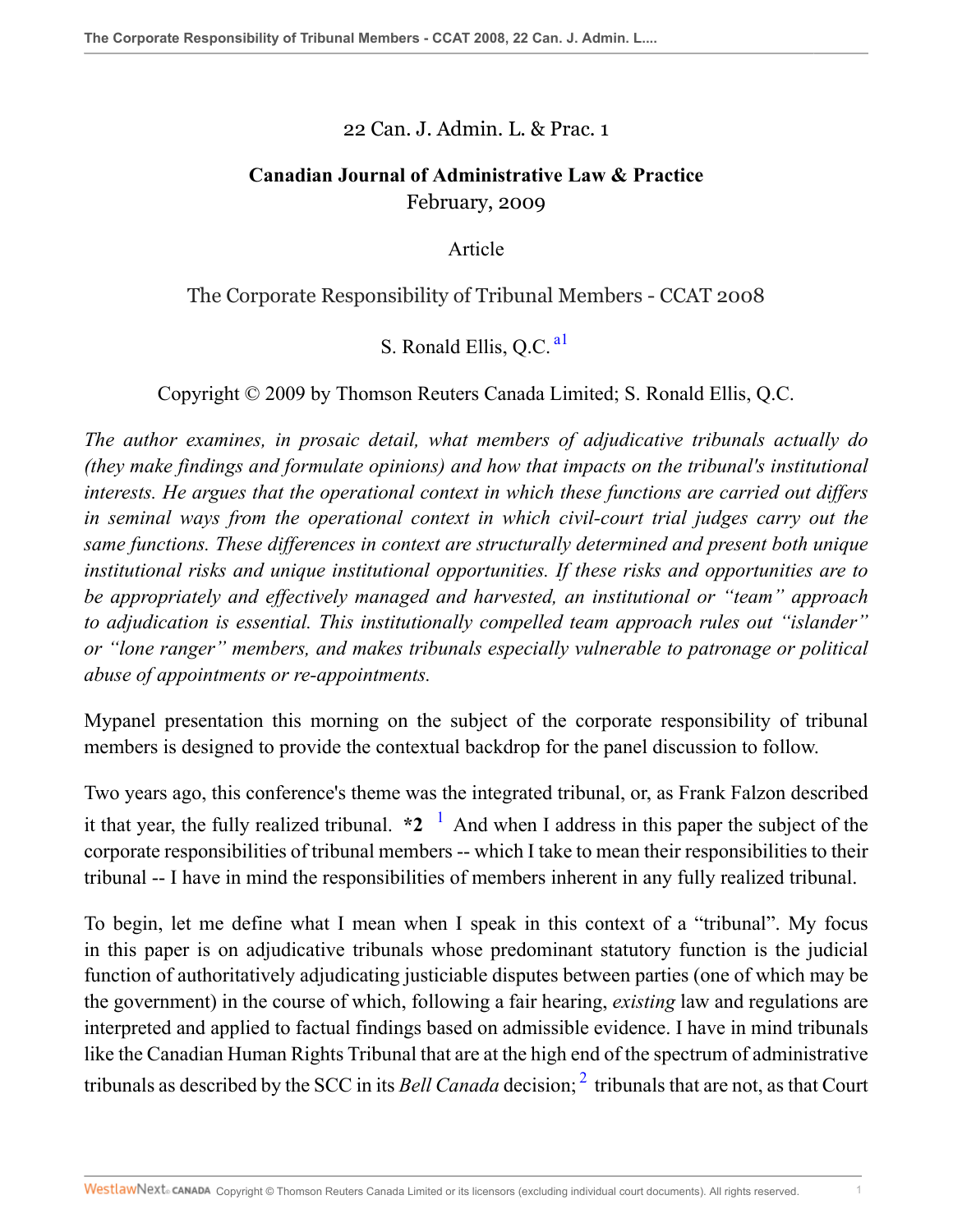noted, engaged in the "crafting of policy"; tribunals to whom subordinate legislative powers have not been delegated and who are not empowered to exercise any statutory *discretion*.

<span id="page-1-0"></span>In *Bell*, the Supreme Court labeled such tribunals "quasi-judicial", but, with respect, a more descriptive label -- the one that was suggested by Professor Ratushny 18 years ago in his Canadian Bar Association Report on the federal tribunals  $3$  -- is "adjudicative" and in this paper I will refer to tribunals in that category as "adjudicative tribunals". [4](#page-13-4)

<span id="page-1-2"></span><span id="page-1-1"></span>No one knows what proportion of the administrative tribunals in this country fall into the adjudicative category, but I believe it is a large proportion. A contemporary indicator is the current Ontario Ministry of Government Services classification of tribunals.<sup>[5](#page-13-5)</sup> Amongst the 61 "regulatory and adjudicative" Ontario agencies that the Ministry classifies, nearly 70 per cent are classified as "adjudicative" and *not* as "regulatory". [6](#page-13-6)

<span id="page-1-3"></span>**\*3** In this paper, I conceive the so-called corporate responsibility of a tribunal member to be that of performing with commitment and competence all that a tribunal requires of its members if the *tribunal* is to become, be, and remain, fully realized in the pursuit of its own institutional responsibilities. The institutional responsibilities to which I refer are those that are innate in an adjudicative tribunal's role as the judicial arm of a statutory enterprise whose purpose is the vindication or delivery of important legal rights.

Thus, in the exploration of a member's corporate responsibilities, one must begin with a good understanding of the institutional responsibilities of the tribunal to which he or she has been appointed.

Those responsibilities are most obviously influenced by the nature of the tribunal's assignment - by what the tribunal has been asked to do; by its role in its statutory enterprise -- and I will begin my exploration of a tribunal's institutional responsibilities with a rather prosaic account of what adjudicators of all stripes -- judges and adjudicative tribunal members -- actually do.

At one level, adjudicators may be said to do only two things. They make findings of fact and they formulate legal opinions Findings are a simple and familiar concept. They are the decisions about the facts that are in dispute in the case. Findings are decisions that are based on judgments about evidence -- eyewitness evidence, expert evidence, and real evidence. These findings emerge from the judgments adjudicators make about the credibility and weight of the evidence they have admitted, heard and seen. Findings are properly only the business of the adjudicator who has heard and seen the evidence.

When I say that the only other thing that adjudicators do is to formulate legal opinions, I am referring to the opinions they formulate in **\*4** the course of making decisions other than findings. An adjudicator's legal opinion becomes a decision once he or she decides in a final way that it is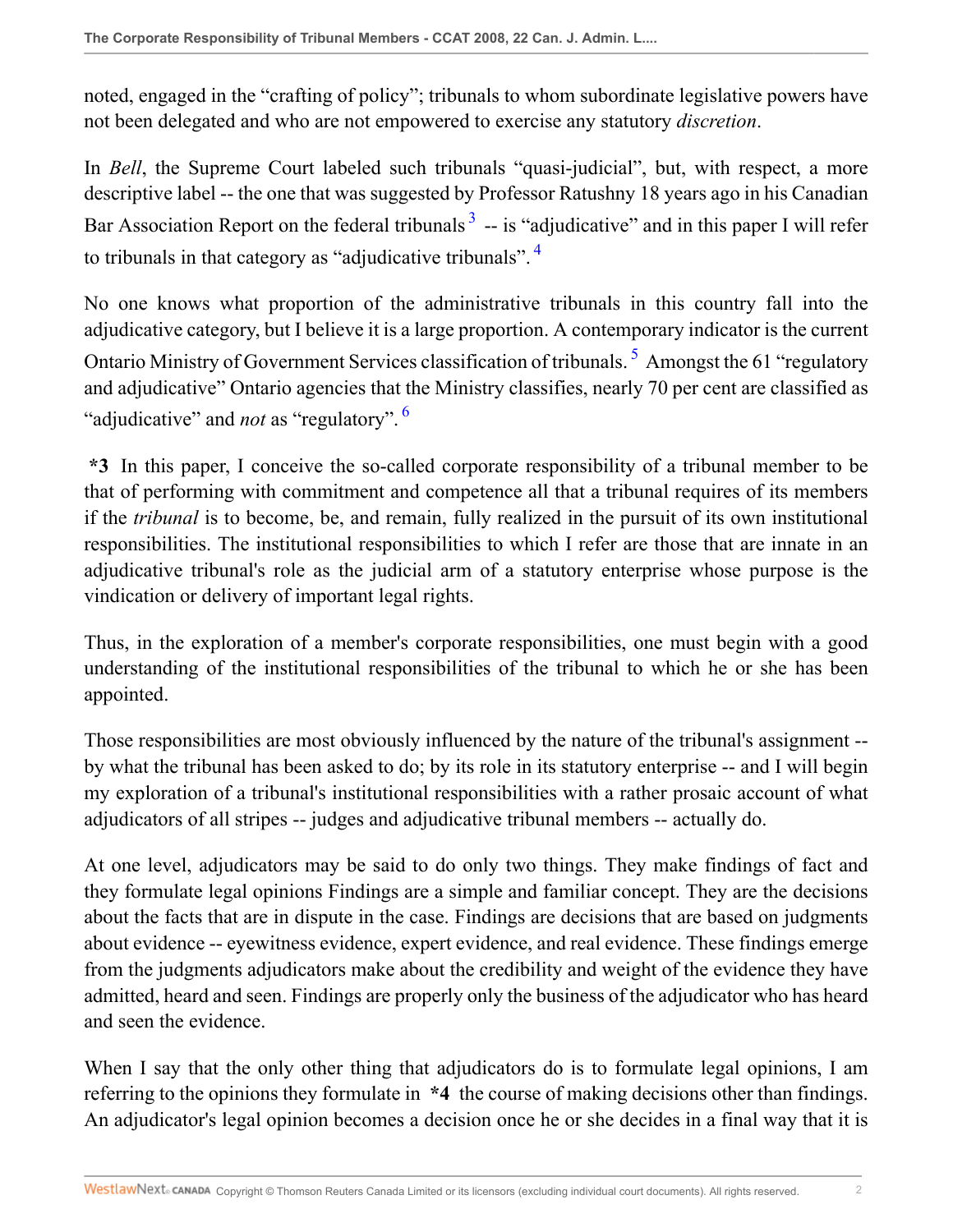in the circumstances the most persuasive opinion. At its root, every decision that is not a finding is first, and most importantly, the adjudicator's opinion about what the law is and what the law permits or requires.

I appreciate, of course, that it is not usual to refer to adjudicators formulating legal opinions. But in the course of making their decisions that is what they do, and, for the purposes of this paper, it is helpful to focus on the opinion behind the decision in order to make plainer the intellectual, academic, analytical -- and personal -- content of an adjudicator's decision-making.

There are many different categories of legal opinions to be formulated and decisions made in the course of determining and disposing of a dispute about rights. Most obviously, there is the opinion the adjudicator formulates about how the substantive statutory provisions applicable to the case are most convincingly interpreted -- the interpretation opinion.

The opinion that is perhaps of uncommon interest in a tribunal context, and one we often overlook, is the opinion about what issues have to be decided; what the issue agenda is to be -- has to be -- in each particular case. Tribunal adjudicative proceedings are significantly different from court proceedings with respect to issue agendas. In tribunal proceedings, issue agendas are not typically structured by the parties' definition of issues, as they are in the formal pleadings in a civil law suit. This is not a distinction that is much noted, but it is a significant distinction. In each tribunal case, a tribunal adjudicator has to formulate an opinion about what issues are relevant and necessary to be dealt with in the circumstances of the case before him or her: what are the factual issues and what are the legal issues that this case necessarily and fairly presents?

Of course, frequently, perhaps most often, the issue agenda is implicitly understood by all parties and by the tribunal and nothing needs to be said about it. But the question is always there, and the nature of the proceedings are fundamentally governed by the adjudicator's opinion, implicit or not, as to what issues--legal and factual--have to be decided in the particular case under consideration if it is to be disposed of appropriately.

Along the same lines, are the opinions about burdens of proof and standards of proof. Who has the burden of proof? Does the burden shift and, if so, when? And, to what standard must the case, or a particular allegation in the case, be proved?

**\*5** Then there are the opinions concerning the evidence that is to be admitted. To what extent is the admissibility of evidence to be determined under a different standard than the usual rules of evidence applicable in court proceedings? What is the effect of the rules that are deemed applicable? What is relevant? What is irrelevant?

And closely related to the admissibility issues are the judicial notice issues -- of what facts, and sometimes of what law, is the adjudicator entitled or required to take judicial notice? Judicial notice opinions do not typically play a large role in court proceedings, but in tribunal proceedings, where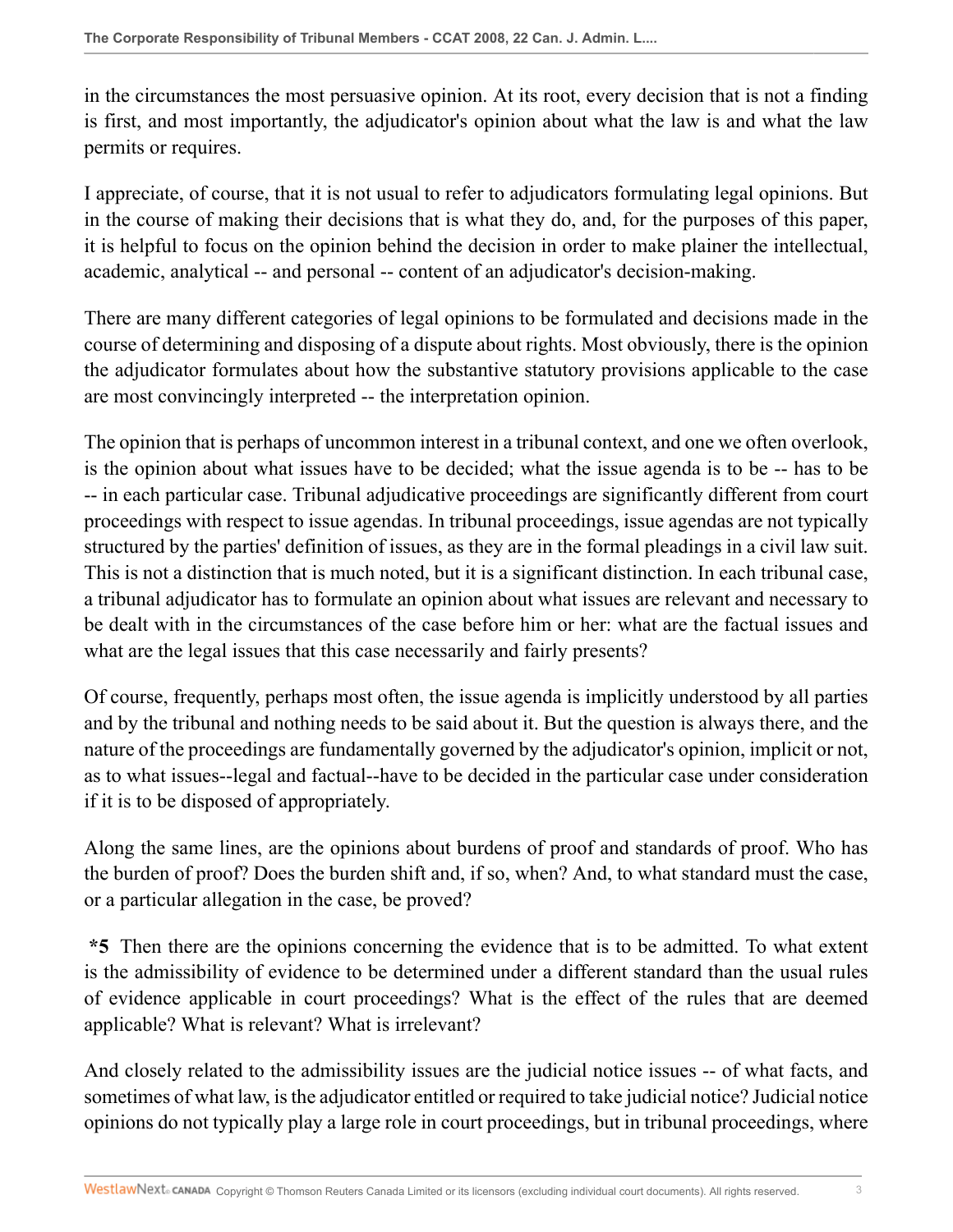specialized expertise is a hallmark, there is arguably a much greater potential role for judicial notice; a potential role to which, in my view, sufficient attention has yet to be paid.

And, then, of course, there are the opinions formulated as to what the principles of natural justice require in various circumstances during the course of the hearing of a case. And here, too, there is often a significant difference between tribunals and courts--not always, but almost always, the process and procedure in a tribunal proceeding is not governed by detailed rules of procedure, and certainly not by centuries of tradition--and there is greater room for flexibility and innovation than what is typically thought to be available to judges.<sup>[7](#page-14-0)</sup>

<span id="page-3-0"></span>And, always of great importance is the adjudicator's formulation of his or her opinion about remedies: what should be done, what can be done, in the way of crafting an effective remedy, given the result and the circumstances of the case?

On the subject of the corporate responsibilities of tribunal adjudicative members, the pertinent question is, of course, the potential impact of a member's decision-making on the tribunal's institutional responsibilities.

The decision that comes first to mind in that respect is the interpretation decision: the formulation and adoption of an opinion concerning the proper interpretation of substantive provisions of the statute for which the tribunal is responsible.

The substantive statutory law that adjudicative tribunals are typically responsible for applying is a set of rules that at some level are, like all laws, rules of general application intended to govern particular circumstances. Thus, for example, in a workers' compensation statute there is typically the general rule that workers are entitled to be compensated for injuries if those injuries *arise out of and in the course of employment*. **\*6** Those are the defining words of the system's principal rule of general application.

A typical particular circumstance to which that general rule would obviously be taken to apply would be a worker claiming compensation for a broken leg, broken when he fell off the loading dock at his place of employment.

<span id="page-3-1"></span>Now, as with all laws of general application, the general rule that injuries that arise out of and in the course of employment are to be compensated will have what H.L.A Hart has classically described as a "core of certainty" surrounded by a "penumbra of doubt". <sup>[8](#page-14-1)</sup> For cases that fall within the core of certainty, it is possible to say with certainty that the general rule applies, but within the penumbra of doubt one finds, as Hart says, cases in respect of which there are reasons for both asserting and denying that the general rule applies.

Thus the broken leg case, as I have described it, clearly falls within the core of certainty of a workers' compensation system's general rule of compensability. But if I add the fact that the worker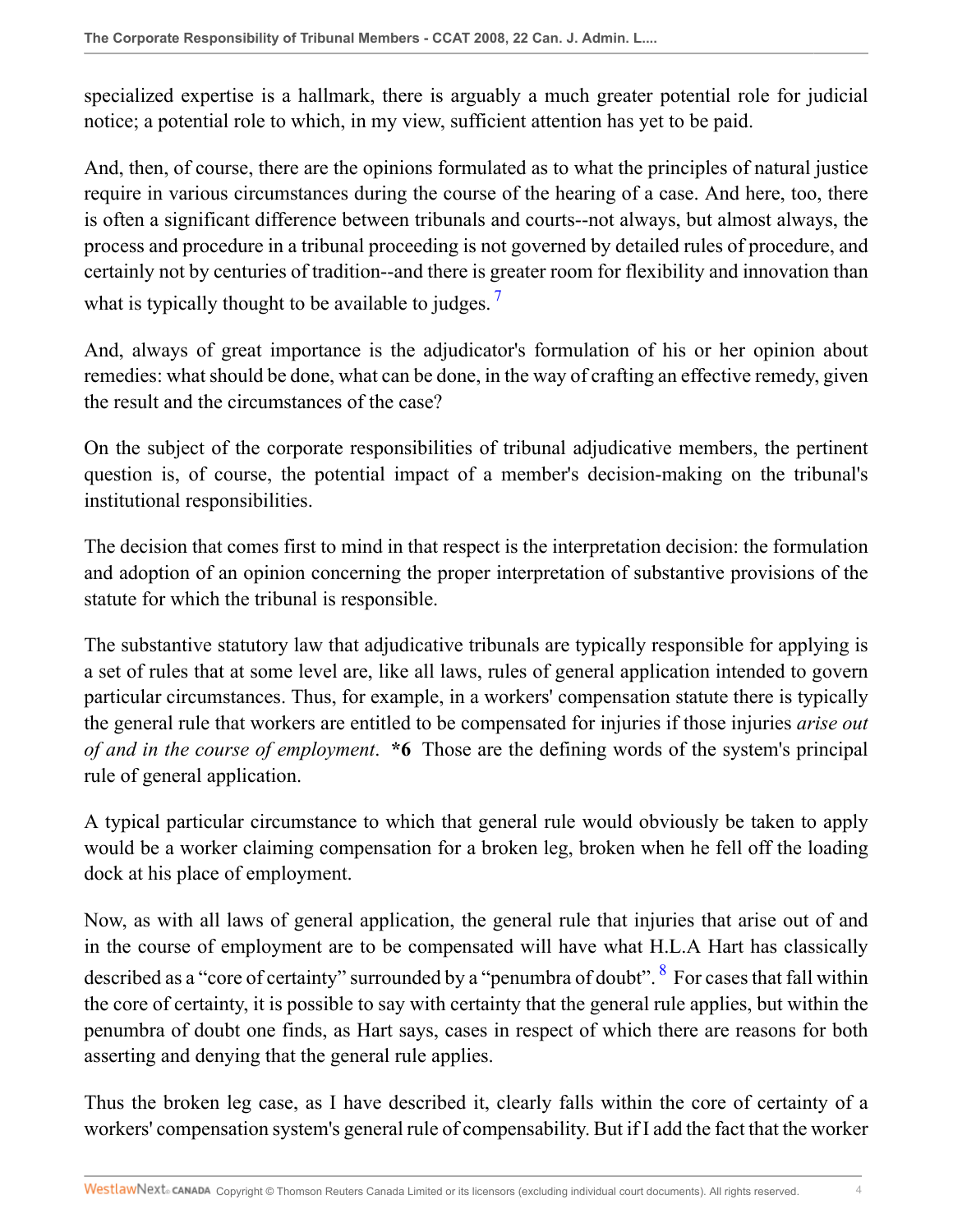fell off the loading dock while being chased by a fellow-employee in a bit of horseplay, then suddenly we have reasons for both asserting and denying that the rule applies. If it appears that the accident happened during an unpaid lunch break, then we have another reason for questioning whether the general rule that injuries arising out of and in the course of *employment* are to be compensated applies or not.

The significant interpretative opinions formulated by adjudicative tribunal members will be inevitably opinions about cases that fall within some general rule's penumbra of doubt. There will be no need for cases that fall within a rule's core of certainty to be presented to an adjudicative tribunal except in the context of a dispute about factual issues. And the opinions of a tribunal's adjudicators about the applicability of general rules to cases within the rule's penumbra of doubt will, as they accumulate, eventually define the outer margins of applicability of the policy for which the statutory enterprise of which the tribunal is the judicial arm is responsible for administering, and the quality and content of that policy within those margins.

In the field of workers' compensation, the decisions of tribunal adjudicators will eventually determine the generic questions of whether injuries occurring during the course of unpaid lunch breaks are compensable; under what circumstances injuries caused by "accidents" arising out of horseplay will be seen as "arising out of and in the course of **\*7** employment"; whether injuries caused by a fight between employees are covered; whether there is compensation entitlement for injuries suffered in an employer's parking lot when the injured worker is hit by a delivery van while walking to his car on his way home, after his shift is over; or whether an injury should be seen as arising out of and in the course of employment if a worker is hit by a private car while crossing a public street on her way to her car in the employer's parking lot located across that street. At a more general level, those decisions will also determine whether entitlement to compensation will be seen to depend on the injury arising *solely* from employment, or on the employment being the dominant cause, or will it be enough that the employment made *a significant contribution* to the injury? And so on and so forth.

And so it is with every tribunal: the accumulated interpretation opinions of its members with respect to interpretation questions about substantive statutory provisions that fall within a general rule's penumbra of doubt will ultimately determine the outer margins and the practical content of the policy for which the statutory enterprise of which the tribunal is the judicial arm is responsible.

But what is true for interpretation opinions also holds for the accumulated opinions formulated by a tribunal's members in making the various other kinds of legal decisions required in determining and disposing of the rights disputes within the tribunal's jurisdiction. All such decisions have comparable institutional implications.

Thus, the issue agenda opinions will determine the nature--the character--and the extent of the tribunal's role in aspects of its operation not necessarily made clear in its constituent statute. For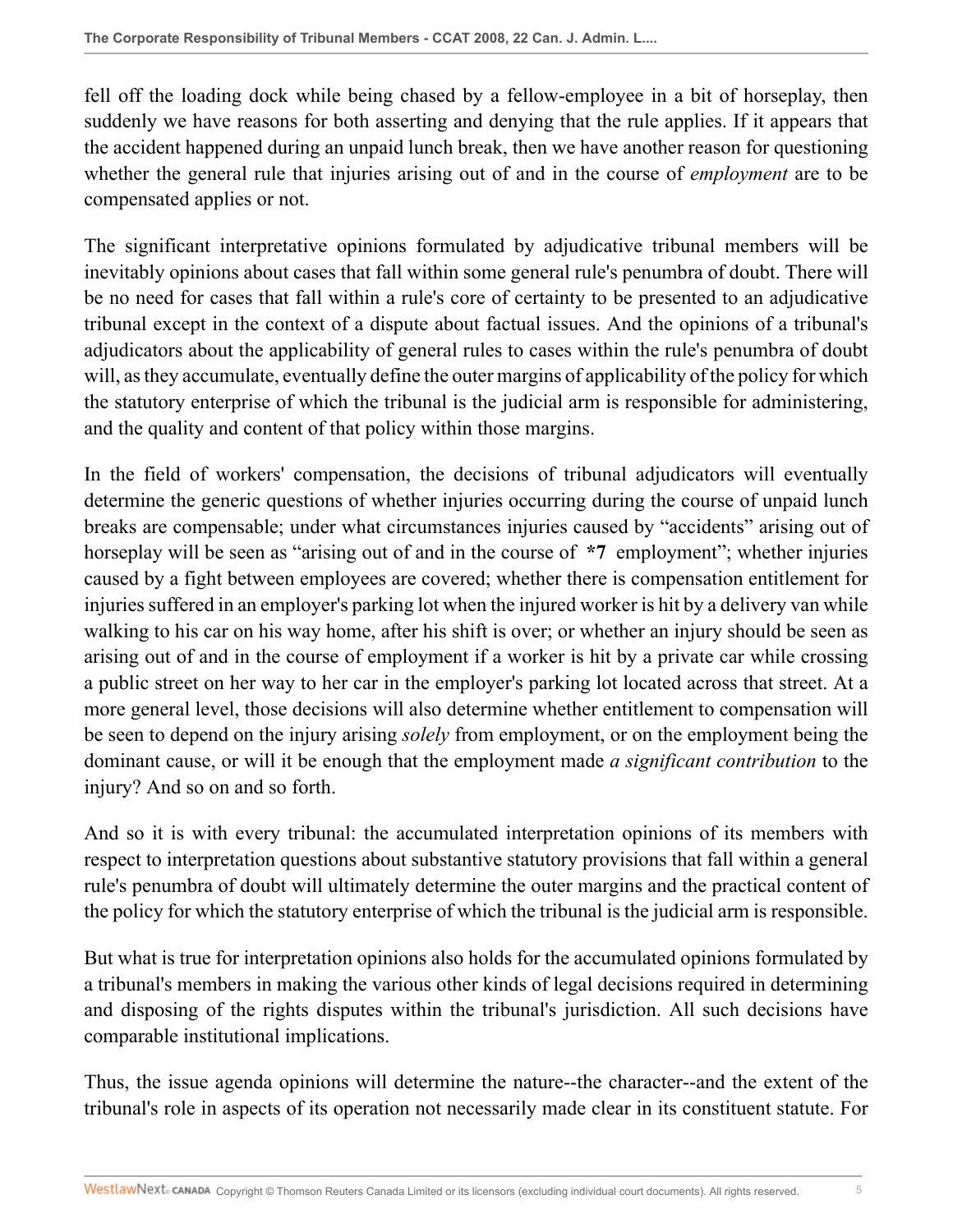example, is the issue before an appeal tribunal the *correctness* of the decision at the lower level or the *reasonableness* of that decision? The statute does not specify. May the issue agenda -- must the issue agenda -- include issues that were not decided by the lower-level decision-maker? If a party has not raised an issue, may it -- in some circumstances must it -- nevertheless be included in the tribunal's issue agenda? Does the tribunal's role require that, in the public interest, it deal with issues of its own, irrespective of the parties' wishes?

The members' accumulating opinions on burden of proof issues, standard of proof issues, and, admissibility issues, will markedly influence the nature and efficiency of the tribunal's proceedings. And, where the tribunal's operational context typically includes a marked power and resources imbalance between the disputing parties, which in a tribunal context is often the case -- indeed the existence of such imbalances is often why the tribunal was created in the first place--those accumulated **\*8** opinions will ultimately determine the practical accessibility of the tribunal's proceedings. Are the proceedings to be court-like and technical, or relaxed and informal? Will a party to be able to function without a lawyer? And so on.

The accumulating opinions on principles of natural justice issues will, in due course, determine, amongst other things, the extent to which unsophisticated parties come away from their hearing confident of having been heard, and whether an appropriate balance is typically struck between fairness and effectiveness, between fairness and efficiency.

And, finally, the accumulated remedy opinions of tribunal members will, in the long run, determine the practical efficacy of the underlying policy.

Of course, in terms of *what* they do, adjudicators do not differ much from trial-court judges. Judges, too, typically only decide legal issues that fall within a general rule's penumbra of doubt and their decisions also determine the limits and practical content of the policy behind the statutory provisions that come to them to be interpreted and applied. The occasions for the formulation of some of the opinions -- such as the issue agenda opinions and fair hearing opinions -- may arise more frequently for tribunal adjudicators than would be typically true for judges, and the formulation of some of the opinions, such as the admissibility and fair-hearing opinions, will be more free-form, if you will, than is typically true for judges, but they both will make findings and formulate opinions and make decisions in the categories of issues to which I have referred.

However, where tribunal adjudicators differ markedly -- and I would argue seminally -- from civil, trial-court judges, is with respect to the context in which they do their work; context that is determined by the unique operational environments in which tribunals function. And those contextual differences present, for tribunals and their members, risks and responsibilities -- and opportunities -- in the implementation of the policy encompassed in rules of general application that judges do not share. And I turn now to consider those contextual differences.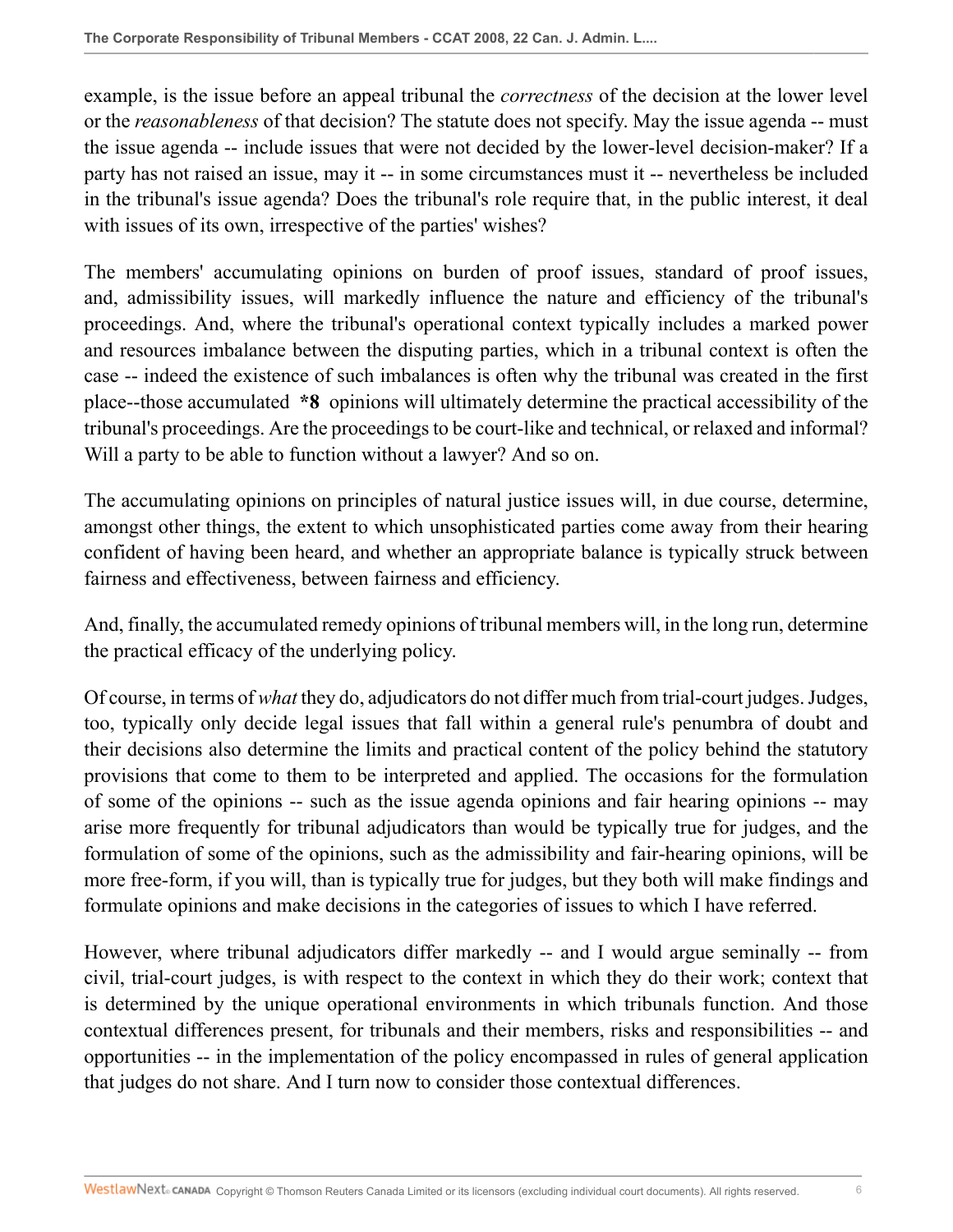There are three, particular, structural characteristics of the operational environment in which tribunal adjudication typically occurs that are major determinants of the nature of a tribunal member's corporate responsibilities and which are unique to tribunals as compared to civil courts. (It should be noted that criminal courts are different and are not included in this discussion.)

First of all, the field of rights for which an adjudicative tribunal is typically responsible, while often a deep field, is typically a relatively **\*9** narrow one: human rights, workers' compensation, labour relations, property assessment, municipal planning, mental competency, landlord and tenant disputes, etc.

Secondly, the tribunal has been accorded a monopoly over the resolution of legal issues arising in that narrow field of specialization. In that field, its jurisdiction as the final decision-maker is exclusive. The law prohibits any other body dealing with these issues comprehensively, on their merits, in a final way, and people who face those issues, and need them to be addressed, have no choice but to bring them to that tribunal.

<span id="page-6-0"></span>(This is no longer true, in part, for human rights tribunals,  $9$  but that, in my respectful view, is something of an anomaly.)

<span id="page-6-1"></span>Thirdly, while the field of rights for which a tribunal is responsible is narrow, at least for major tribunals the number of disputes arising from that field is typically very large.  $10$  The reasons a high volume of disputes arise from the narrow fields of rights for which major tribunals are typically responsible, as compared to what the courts would typically receive from any correspondingly narrow field of rights, are also of a structural nature.

Thus, the distinguishing, structural characteristics one sees in the operational environments of major adjudicative tribunals are: an exclusive mandate, a narrow field of rights, and, arising from that narrow field, a large volume of rights disputes. These are the three structural idiosyncrasies of a tribunal's operational environment that are not typically to be found in the civil courts' operational environment. They are idiosyncrasies that have a unique impact on the nature of a tribunal's adjudicative responsibilities and of the corporate responsibilities of its members.

Then, there is the fact that a tribunal's operational environment is commonly an unusually hazardous environment from a political perspective. **\*10** The statutory rights enterprises for which tribunals are the judicial arm are typically the means of government intervention in some key aspect of a society's life, and that intervention will reflect a political decision about which many people will have their own views, often deeply held, about the merits of the intervention itself or about the way in which it is being implemented. Frequently, individual decisions arising from that intervention will be inherently controversial. Workers compensation tribunals, for instance, are engaged in restoring the livelihood of some badly injured people, but in denying that restored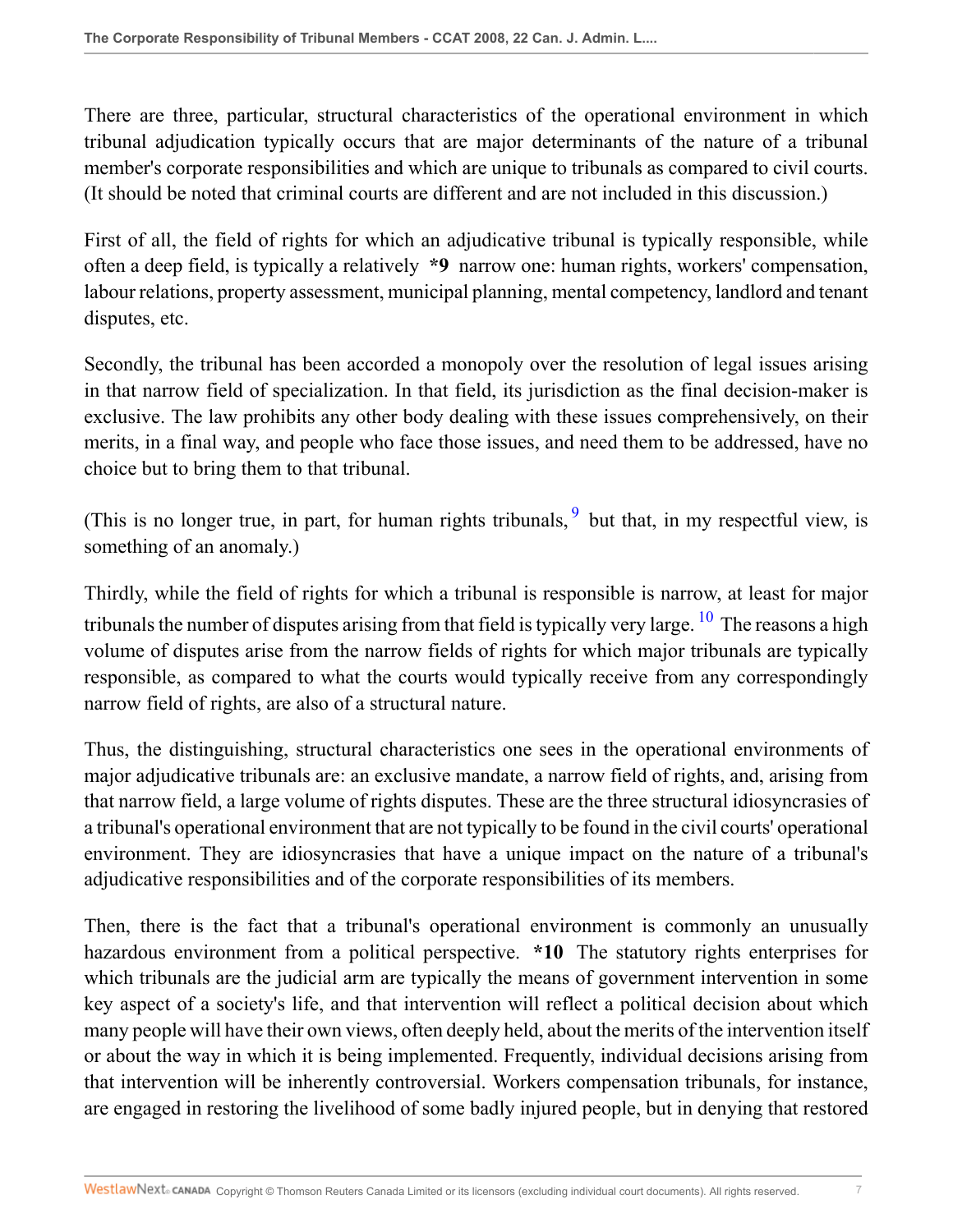livelihood to other equally badly injured people; moreover they do so at the expense of employers who are rarely enthusiastic at the prospect.

Other examples abound. One need only think for a moment about the inherently, politically contentious nature of the activities of the IRB, of welfare tribunals, of information and privacy commissions, of human rights tribunals, of labour relations boards, of milk marketing boards, of professional disciplinary tribunals in the legal and medical fields, of child welfare tribunals, of parole boards and criminal code review panels, of landlord and tenant tribunals, and so on, to be convinced that an important aspect of the operational environments of most adjudicative tribunals is a special exposure to political controversy.

It is an exposure that is, it may be noted, significantly enhanced by the fact that all the controversial decisions will come exclusively from the one identifiable, high-profile source -- the tribunal -- and those decisions will come often. On an issue of current controversy, the courts might release one decision every year or two. On a similar issue, in some circumstances a major tribunal might be called upon to release several decisions over the course of a year, or a month.

Tribunals also operate in a legal environment that is in a number of significant respects materially different from that in which the civil courts operate, and these are differences that also have an important, special bearing on the nature of the corporate responsibilities of tribunal members.

<span id="page-7-0"></span>In the first place, the doctrine of *stare decisis* does not typically apply to tribunal decision-making. So, unlike judges, tribunal members are free, as far as the law is concerned, not to follow previous decisions of their tribunal colleagues even if the previous decisions cannot be distinguished. This has been particularly recognized in the SCC's 1993 decision in *Domtar*<sup>[11](#page-14-4)</sup> where it was held that the fact that two tribunal **\*11** decisions are in direct conflict with one another does not render either one of them necessarily reviewable by the courts.

<span id="page-7-1"></span>Secondly, the *functus officio* doctrine does not always apply to tribunals. Many tribunals have been rightly and wisely given the statutory power to reconsider their "final" adjudicative decisions.  $^{12}$  $^{12}$  $^{12}$ 

Thirdly, the rules of evidence are typically much more relaxed and admissibility more a matter of adjudicative discretion.

<span id="page-7-2"></span>Finally, tribunal decisions are not subject to appeal in the same way that the decisions of trial court judges are. Of course, the decisions of many tribunals are, in fact, subject to explicit, statutory rights of appeal. But those appeal rights have always been paradoxical relative to the reason for not assigning the decision-making to the courts in the first place. Professor Harry Arthur's famous observation about the lack of justification for judicial review of tribunal decisions applies with special weight to *appeals*. "There is no reason to believe", he said, in his 1983 article in the Canadian Bar Review entitled "Protection Against Judicial Review", <sup>[13](#page-14-6)</sup> "that a judge who reads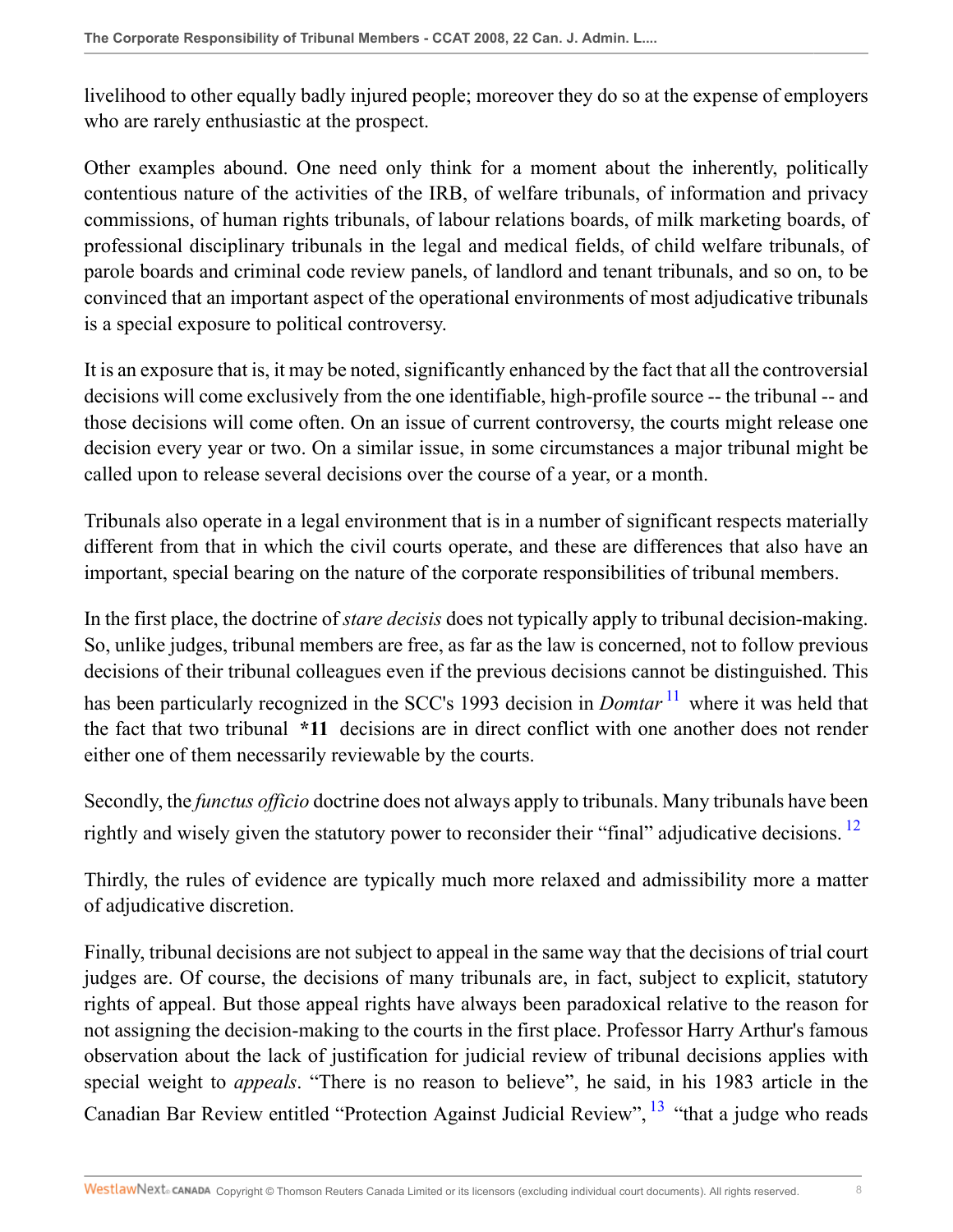a particular regulatory statute once in his life, perhaps in worst-case circumstances, can read it with greater fidelity to legislative purpose than [a tribunal adjudicator] who is sworn to uphold that purpose, who strives to do so daily, and is well-aware of the effect upon that purpose of the various alternative interpretations".

<span id="page-8-0"></span>But, the paradoxical nature of appeal rights in administrative justice proceedings are catching up with them. In BC's new administrative justice legislation, appeal rights have, I believe, been removed entirely. And the SCC decision in *Dr.*  $Q^{14}$  $Q^{14}$  $Q^{14}$  seems likely to have initiated a process of effectively converting them to judicial review applications like any other; applications to which the principles of deference will apply in the ordinary course.

The final aspect of a tribunal's operational environment that bears particularly on the quality of its and its members' responsibilities is the hard fact that *what tribunals do matters*. That adjudicative decisions matter is not, of course, unique to tribunals and tribunal adjudicators. It is self-evidently true with respect to courts and judges, as well. I make a **\*12** particular mention of it in this context only because it is implicitly accepted as a given for courts but, in my experience, sometimes overlooked or even ignored when it comes to tribunals.

<span id="page-8-1"></span>Let me tell you a story. It is a true story, one that I have told before in small settings, and one that in 1998 Judith McCormack referenced in her article: *The Price of Administrative Justice*. [15](#page-14-8) However, as CCAT's administrative justice audience is always in a process of renewal, it is a story that in my view bears repeating.

About three years into my job as Chair of Ontario's WCAT, in the late 1980s, I received a letter from a mother living in a small Ontario town whose 22-year-old son had been seeking workers' compensation benefits for a major, disabling injury -- benefits that would provide the livelihood that he was now unable to provide for himself. After the WCB turned her son's application down on the basis that the injury, bad as it was, was not work-related -- had not arisen out of or in the course of employment--he had appealed to our Tribunal. A Tribunal hearing panel had heard the case and in due course agreed with the WCB and rejected his appeal.

"Dear Mr. Ellis", the mother wrote, "as Chair of this so-called Tribunal I thought you should see the enclosed." The "enclosed" was the last page of the Tribunal's decision in her son's appeal. The last line on that page read: "Appeal denied". Her son, the mother explained in her letter, had read the decision, gone out to the back shed, taken a shotgun and killed himself. On the last page of the decision under the Tribunal's words "Appeal denied" the son had scrawled the words "Life Denied". The enclosure in the letter was that last page. His mother had sent it to me in the bloodspattered condition in which she had found it.

I expect that some readers will find that story unsettling and my telling it perhaps of questionable taste. I take the liberty of telling it, however, because it so poignantly dramatizes the point that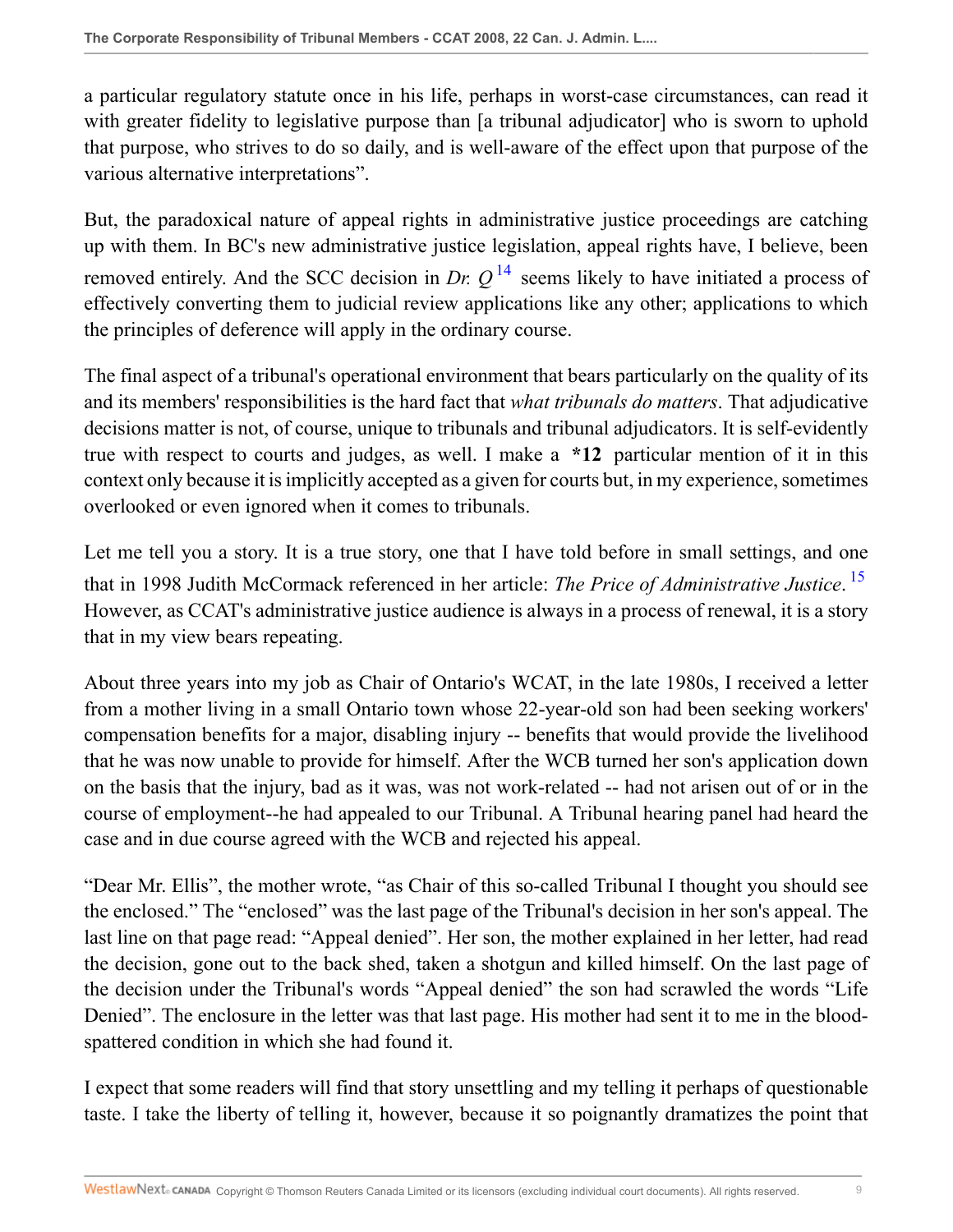seems to me many people, sometimes especially politicians, seem able to ignore or evade -- when it comes to tribunals -- that what tribunals and their members do, matters! Think of the potential for harm in the work of parole boards, of the IRB, of welfare appeal boards, of landlord and tenant boards, of compensation boards dealing with personal injuries in automobile accidents, or workplace injuries, of disability pension boards, of planning boards, of professional disciplinary tribunals, of licensing appeal tribunals, of human rights tribunals, of criminal code review panels, and so on and so forth.

**\*13** Tribunal members are not involved in political or ideological games, nor are they dabbling in public service, or wending their way through to a comfortable retirement; they are engaged in serious business, as serious as what the courts are engaged in, where the consequences of getting things wrong may be the infliction of injustices of the gravest kind, often in fact life-altering or, occasionally, as the note I received so many years ago said, life denying.

With that sobering thought held firmly in mind, I propose to now consider the implications for the corporate responsibilities of tribunal adjudicators assigned to formulate adjudicative opinions with respect to the various categories of issues I have mentioned, when they must formulate those opinions and make those decisions in an operational environment characterized most importantly by their tribunal's exclusive responsibility for the resolution of a large volume of politically sensitive disputes in a narrow field of statutory rights, and in a legal environment in which they are unrestrained by *stare decisis*, or, often, the *functus officio* doctrine, or strict rules of evidence, and where court review of their decisions is limited to proceedings in which the decisions are shielded from rigorous review by the principles of deference.

I will begin with the implications of the exclusive mandate--the monopoly -- over the resolution of disputes arising within the tribunal's field of rights. And, the first thing to note is that the monopoly is held by the tribunal--the corporate entity--not by its individual members. The tribunal is responsible for all the cases; individual members for only a small proportion. It follows, therefore, that the special responsibilities classically arising from the holding of a monopoly are, first and foremost, the institutional responsibilities of the tribunal.

What are those special responsibilities? It is not rocket science. If the tribunal has been established by law as the only place citizens may go for obtaining or vindicating important legal rights, if the courts and other competitors have been ruled out, the special responsibilities arising from those circumstances must, self-evidently, include the following: an institutional responsibility to ensure that the tribunal's adjudication is both actually performed at an optimum level of competency, fairness and objectivity and is perceived to have been so performed; that the tribunal and its procedures are as accessible as possible; that the tribunal works as efficiently as possible, but in ways that do not impair fairness and access; and that, in its exclusive role as the final arbiter of rights disputes arising in its statutory enterprise, the tribunal be as effective as possible in systemic terms.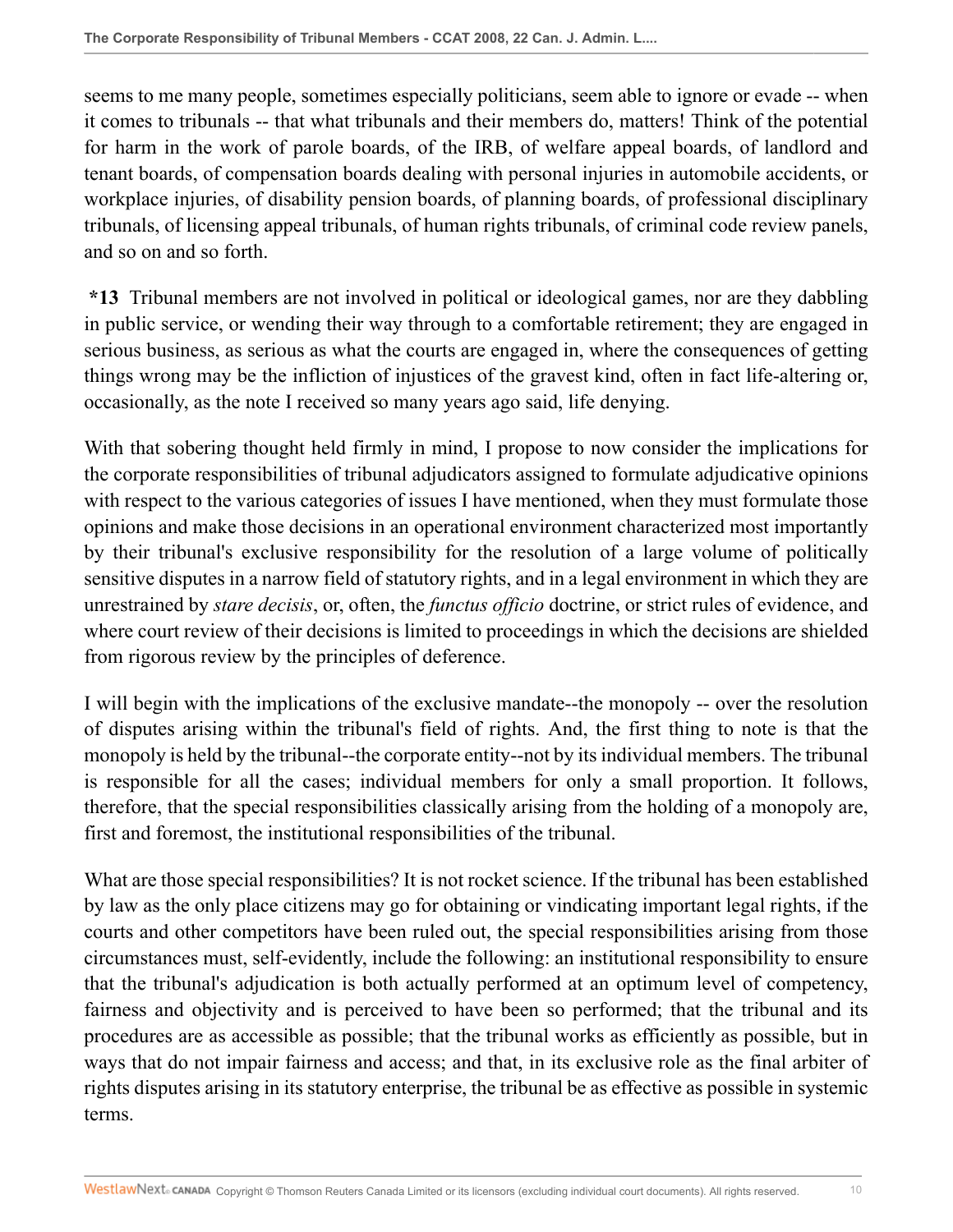**\*14** What is especially important to note in this context is that a tribunal's ability to meet those responsibilities effectively will be largely dependent on the reputation the tribunal earns for competency, fairness and objectivity, efficiency and effectiveness, most importantly within its client constituencies and amongst the communities of advocates representing those constituencies, but also within the statutory enterprise itself.

To take an obvious example: a workers' compensation tribunal that earns a general reputation amongst workers as being biased against the interests of injured workers, or, amongst employers as being biased against their interests, or, within its host ministry, as profligate in the management of its resources, cannot in the long run be effective in meeting its systemic responsibilities or in standing up for its independence. Thus, to state the obvious, there is much more at stake in the decisions of individual tribunal adjudicators than only the interests of the parties to the disputes, important as those are.

What, then, are the implications for an adjudicative tribunal's institutional responsibilities, and its reputation, of its idiosyncratic operational environment -- of its having to deal with a large volume of cases arising from a narrow field of politically sensitive rights?

From a negative perspective, one result is that there are much greater opportunities, coming forward at a much faster pace, for that tribunal to get itself into trouble; for conflicts and incongruence to arise amongst individual decisions on issues of special sensitivity. In that environment, inconsistent or incongruent decisions are prone to occur more frequently, their deficiencies to be, thus, more obvious, and the criticism that follows to be quicker and sharper. And when inconsistencies and incongruence do appear, it is not just a question of unfairness to an individual party, but of the impact; not on the reputation of the individual adjudicators involved in the decisions, but on the *tribunal's* reputation for competent adjudication.

Experience tells us that if a tribunal releases a poor decision on a sensitive issue, or one that cannot be logically reconciled with one released the week before, the most significant reaction within the various audiences for the tribunal's decisions is not that the tribunal member who wrote the decision has issued a poor decision, but that the *tribunal* has issued a poor decision; not that the individual adjudicator has shown himself or herself to be incompetent, although that may also be noted, but that the *tribunal* has evidenced incompetent work. And, thus, by that adjudicator's decision, the tribunal's overall effectiveness in its institutional role will have taken a hit.

**\*15** The narrow field also means that a greater proportion of the people judging the tribunal's performance will themselves be specialists and experts, and that fact, combined with the large volume of cases, means that negative, community-wide convictions pertaining to the tribunal's performance will be especially quick to develop.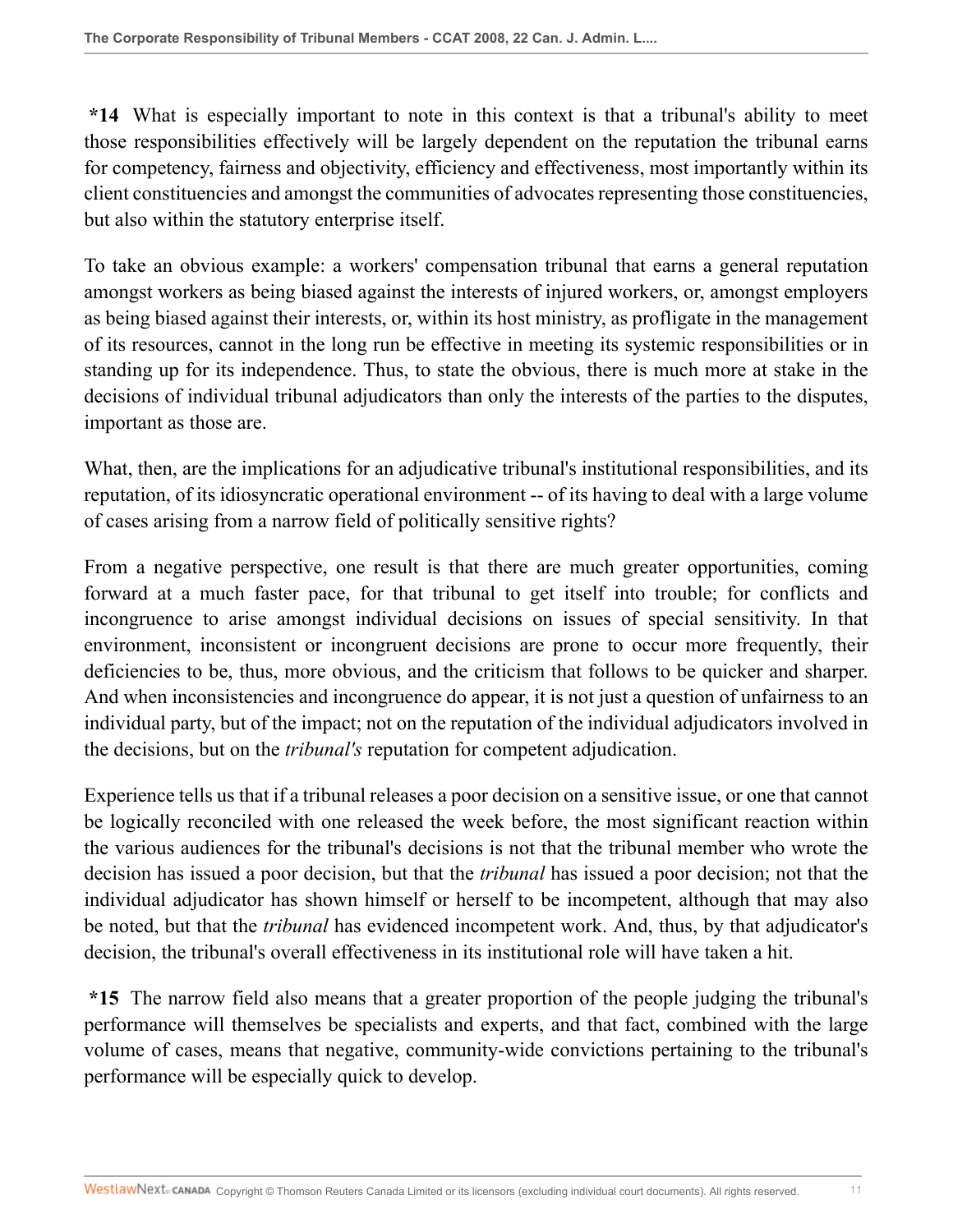The decisions to which I have been attributing the foregoing potential for trouble because of the high-volume of sensitive issues in a narrow field will, of course, be largely those based on interpretation opinions. But, the high volume of cases arising from a narrow field also infuses the formulation of opinions in the other categories of issues with a particular potential for harm. They are not likely to trigger political controversies on substantive matters, but to the extent that a large volume of individual decisions in similar cases on such matters as issue agendas, burden of proof, standard of proof, admissibility of evidence, judicial notice, fair hearing questions, and remedies are consistent or congruent one with the other, the content around which that consistency or congruence has formed will effectively define the tribunal's adjudicative nature, and its efficiency, effectiveness, and its accessibility. On the other hand, to the extent that such decisions are inconsistent or incongruent they will quickly sew confusion as to the tribunal's nature, and uncertainty as to its process, undermine confidence in the tribunal's management, and impair its reputation and general effectiveness.

But, a tribunal's unique operational environment presents much more than special dangers; it also presents very significant, special opportunities--opportunities that courts do not have. Because the tribunal's field of responsibility is narrow, it is easily within the grasp of the tribunal and its members to master it -- to become, both in academic terms and in terms of a practical understanding of its realities, true experts in the subject matter. And, because of the high caseload, that expertise is informed and enriched by a depth and breadth and currency of observation of the role of the statutory provisions in real-life situations that courts and judges can never match. In his criticism of judicial review, Professor Arthurs referred to the unique "universe of discourse" which tribunal adjudicators inhabit and to which courts and judges can, as a practical matter, have no access:  $\frac{16}{16}$  $\frac{16}{16}$  $\frac{16}{16}$ it is a universe that emerges naturally from the adjudicative responsibilities shared amongst a tribunal's members and from the depth and richness of their, accumulating specialized experience.

<span id="page-11-0"></span>In addition to the richness and depth of experience that tribunals can bring to bear on their adjudicative decisions, they also have a unique **\*16** capacity for constructively evolving their decisions in response to their developing experience. From the perspective provided by one set of facts, an interpretation opinion -- or an opinion on any of the other categories of common issues - might present itself as eminently persuasive, but when that opinion is viewed from the perspective provided by another set of facts, deficiencies may become evident. Since previous decisions are not binding, and conflicting decisions are acceptable in law, the tribunal itself is able to readily correct its earlier opinions, and the quality and sensibility of its interpretation can grow in response to the tribunal's developing experience of the application of the statute to a range of factual situations.

In short, the common-law genius for the evolution of law finds a unique home in the tribunal context where, because of the narrow focus and large volume of cases, its advantages can be harvested on much shorter time-lines than is the case in the courts. It is rather like scientists doing evolution-of-species experiments with fruit flies. A tribunal can work it's way through generations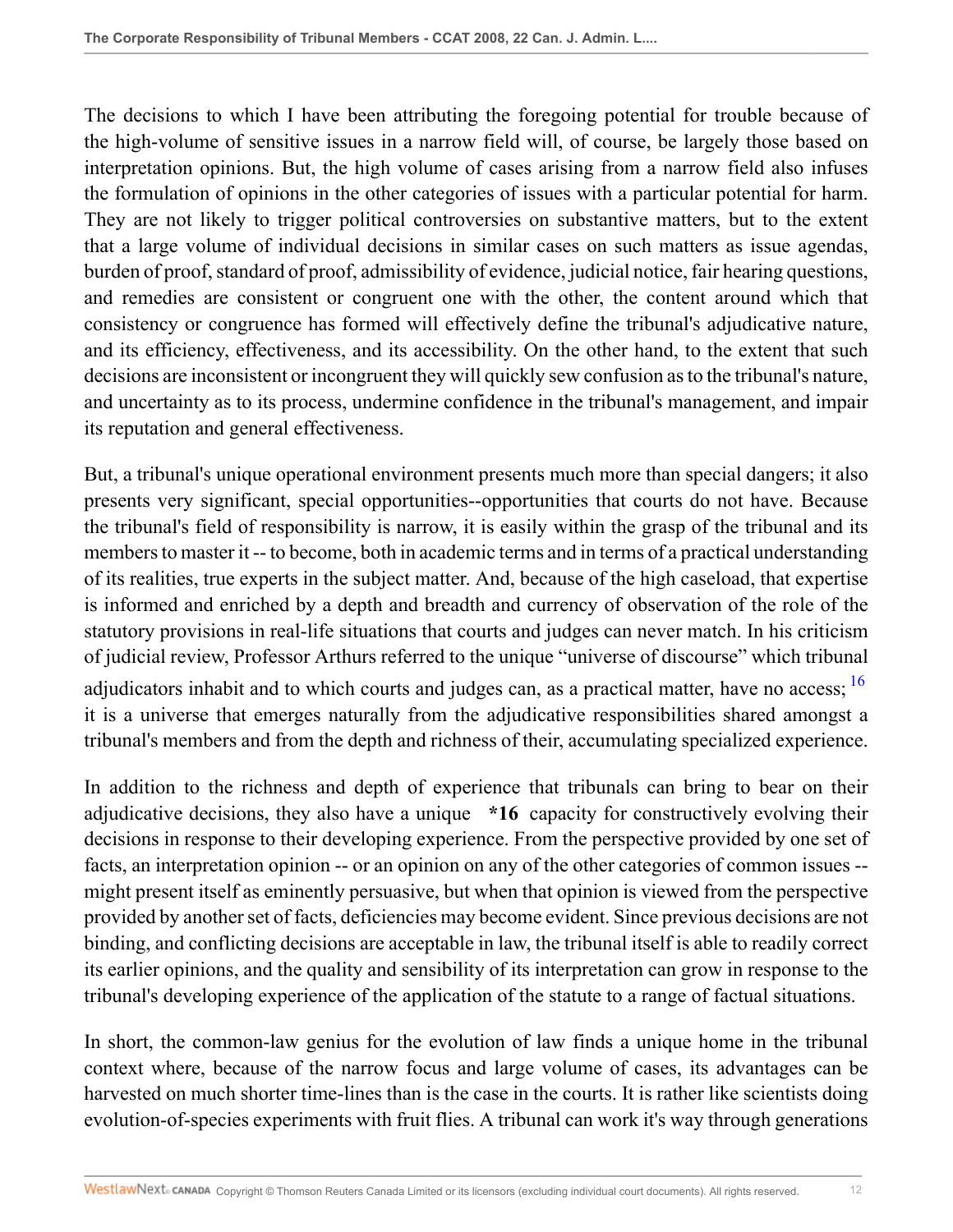of evolutionary developments in its opinion jurisprudence over a very short time span because the cases come through its doors in large numbers and the life span of an established opinion on any particular issue can be as short as the developing knowledge and tribunal-wide consensus warrants.

A tribunal's usual power to reconsider a decision also gives it a unique instrument of quality control that courts do not have. If, on an application for reconsideration, a decision can be shown to have been wrong, the ability to think again and fix it -- right there and then -- is potentially invaluable. It is a power, however, that cannot be overused if it is to remain constructive, and so must be controlled from the tribunal's centre.

It is, of course, self-evident that the special dangers inherent in a tribunal's assignment as the exclusive final adjudicator of sensitive issues in a large volume of cases arising from a narrow field of rights, and the unique opportunities and advantages presented by the same circumstances, have obvious implications for the corporate responsibilities of tribunal members. It is, I would argue, perfectly plain, within the core of certainty, as it were, that in such a context it will be impossible for a tribunal to manage the dangers reasonably, nor harvest the advantages effectively or efficiently, unless all the tribunal's individual adjudicators understand that the adjudicative function of the tribunal is inherently a group activity in which they all have a stake and in which they are all engaged as members of a *team* of adjudicators. It is a team whose members must be infused with a spirit of collegiality and co-operation, who value **\*17** a team's *esprit de corps*, and who are comfortable with strong, capable leadership, and effective, institutional co-ordination.

<span id="page-12-0"></span>This is not an operational environment in which, in my respectful submission, there can be any place for adjudicators that have been insightfully described as "Islanders"  $17$  -- adjudicators who conceive of themselves as occupying islands of justice within a tribunal's office, who see the tribunal as having no legitimate role beyond the delivery of registrar services, hearing rooms and supplies to their island, and who believe that their interaction with tribunal colleagues must properly be confined to social niceties. In other settings, the reader may have heard tribunal adjudicators with those attitudes referred to as "lone rangers".

<span id="page-12-1"></span>Fortunately, the courts have understood and responded to these special needs of tribunals. In *Consolidated Bathurst* and *Tremblay*, [18](#page-14-11) the Supreme Court laid down rules that mandate and facilitate a coordinated, team approach to tribunal adjudication. In those decisions, the Court highlighted the "necessity" of consistency and congruency in a tribunal's generic decisions -- a consistency and congruency that is, it said, to be fostered by the tribunal -- while nevertheless acknowledging the need for the common-law evolution of those decisions through the recognition of the legitimacy of conflicting decisions in the early going, on any novel issue. It also acknowledged the propriety of individual adjudicators taking those consistency and congruency requirements into account in their own decision-making notwithstanding the absence of any concept of *stare decisis*, and of members allowing themselves to be influenced in the formulation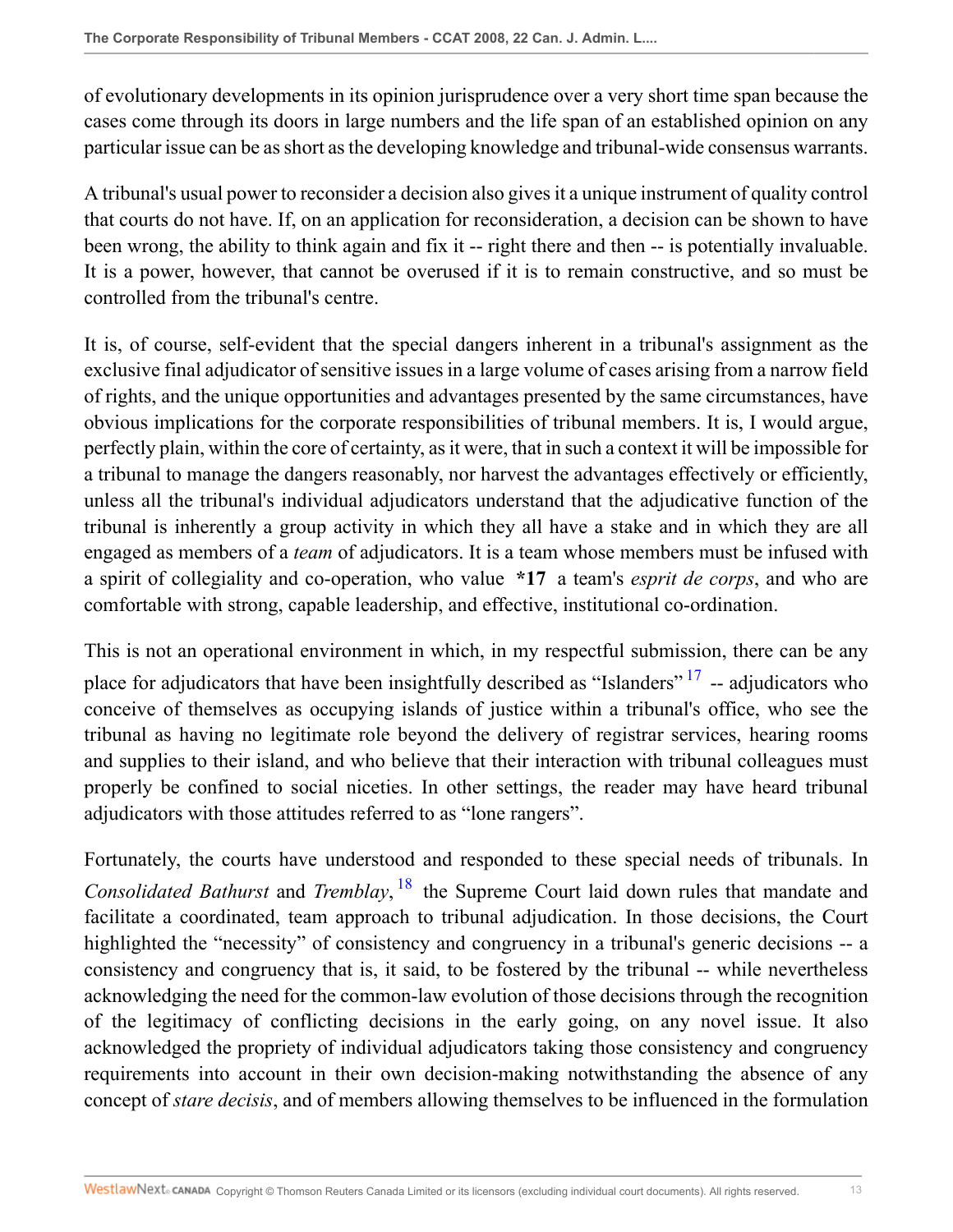of their opinions by the opinions of their colleagues in internal, institutional processes designed for that very purpose.

On the subject of lone rangers -- not, of course, a term used by the court -- the court observed that a situation in which the outcome of an appeal or application will be different depending only on which members of a tribunal happened to be assigned to the case "will be difficult to reconcile with the notion of equality before the law", which, the court acknowledged, is "one of the main corollaries of the rule of law, and perhaps also the most intelligible."  $\frac{19}{2}$  $\frac{19}{2}$  $\frac{19}{2}$ 

<span id="page-13-7"></span>**\*18** What, then, *are* the corporate responsibilities of adjudicator members of a tribunal's adjudicative team? With the unique aspects and institutional implications of the operational context of an adjudicative tribunal laid bare, and with the tribunal adjudicative function recognized as necessarily a group activity to be undertaken by the tribunal's adjudicative members working as a team, the corporate responsibilities of members of that team may be easily identified. And, in a paper already too long, I shall now leave readers to ponder, through the lens provided by the foregoing analysis, the specific emanations of the corporate responsibilities of tribunal members that would obviously pertain in the particular tribunal with which they are personally most familiar, were that tribunal to be, in fact, fully realized.

I also invite government officials and politicians to contemplate through that same lens the special institutional damage -- and injustices -- that any patronage or political abuse of the appointments or re-appointments to a tribunal's adjudicative team will be bound to cause.

## Footnotes

- <span id="page-13-0"></span>[a1](#page-0-0) Ellis is a Toronto-based administrative justice consultant; the inaugural chair of Ontario's WCAT (1985 - 1997), and the Inaugural President of SOAR. He has been speaking and writing about administrative justice reform issues for over 20 years. This paper was first presented at the CCAT Conference in June 2008.
- <span id="page-13-1"></span>[1](#page-0-1) Frank A.V. Falzon, "The [Integrated Administrative Tribunal" 19 CJALP 239](http://nextcanada.westlaw.com/Link/Document/FullText?findType=Y&serNum=0327806866&pubNum=135178&originatingDoc=I0dd9aeda07b811deb055de4196f001f3&refType=LR&originationContext=document&vr=3.0&rs=cblt1.0&transitionType=DocumentItem&contextData=(sc.Search)).
- <span id="page-13-2"></span> $\overline{2}$  $\overline{2}$  $\overline{2}$ *[Bell Canada v. Canadian Telephone Employees Association\),](http://nextcanada.westlaw.com/Link/Document/FullText?findType=Y&serNum=2003060286&pubNum=5156&originatingDoc=I0dd9aeda07b811deb055de4196f001f3&refType=IC&originationContext=document&vr=3.0&rs=cblt1.0&transitionType=DocumentItem&contextData=(sc.Search))* [2003] 1 S.C.R. 884 (S.C.C.).
- <span id="page-13-3"></span>[3](#page-1-0) Ed Ratushny, Q.C., Professor of Law, University of Toronto, Canadian Bar Association Report on the Independence of Federal Administrative Tribunals and Agencies at 31 [unpublished]. (This report had been commissioned by the CBA for presentation to the 1990 Annual General Meeting held in London, England commemorating the Seventy-Fifth Anniversary of the CBA.)
- <span id="page-13-4"></span>[4](#page-1-1) My own preferred label is "rights tribunals", a label that I have used in other places.
- <span id="page-13-5"></span>[5](#page-1-2) For a description of the history of quasi-judicial agency classification in Ontario, see Part I, f.n. 16.
- <span id="page-13-6"></span>[6](#page-1-3) The Ministry's current classification identifies 50 "advisory agencies", 19 "regulatory agencies", and 42 "adjudicative agencies". The definitions of these categories were originally found at page 19 of AppendixAof the Ontario Management Board Secretariat's "Agency Establishment & Accountability Directive" issued in February 2000, but see now Ontario Public Appointments Secretariat ("PAS") web site at http:// www.pas.gov.on.ca/scripts/en/generalInfo.asp.